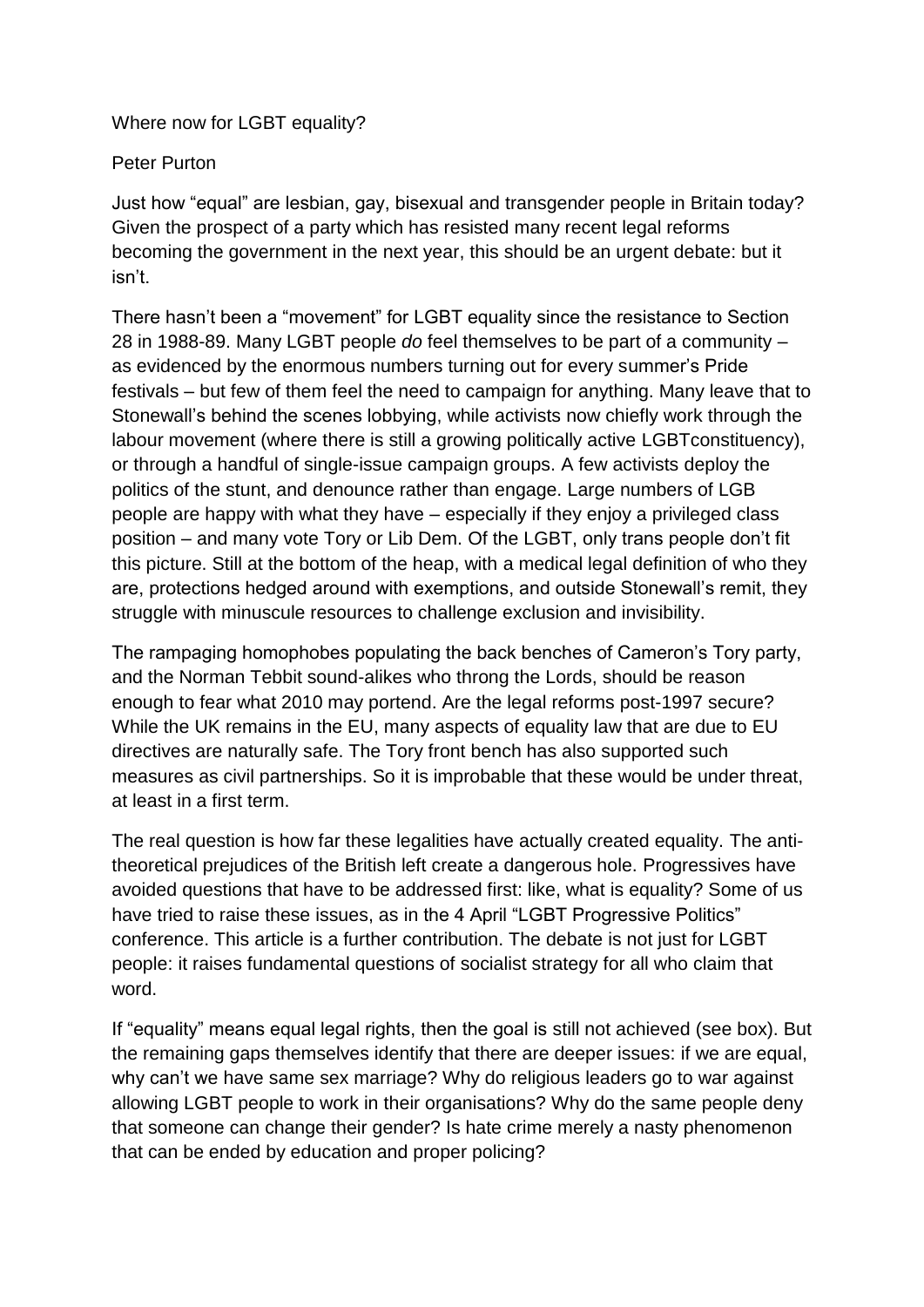The root question is this: why have LGBT people faced discrimination, prejudice and oppression for so long? If it's just an unfortunate accident, it's taken a very long time to address it. No. The oppression we face is down to the structure of our society. The ideology that expresses it says that only opposite-sex relationships are "natural", and in consequence we are (depending on where you stand on the spectrum of views) sinful, sick, unnatural, criminal, threaten the whole fabric of society, or just sad inadequates needing therapy to become straight.

Long before there was such a thing as a homosexual identity or even less any kind of community of people who were primarily identified by their sexuality or gender identity, class societies penalised same sex relationships, even well-known exceptions such as classical Greek older man-younger boy relationships having very narrow limits of what was acceptable, that did not challenge the heterosexual norm. Established gender roles, and critically the many roles of the family structure – guaranteeing male dominance, securing the inheritance of property, a prop to social order (etc) – put us outside. The connection with the position of heterosexual women is obvious, and, tellingly, is one key to understanding the current epidemic of bullying in schools and colleges. The evidence is clear that most of the victims are girls and boys who do not conform to expected gender stereotypes.

So can we successfully challenge the homophobia that is rampant in schools and on football terraces just by educating people to respect us? There is always a time lag between legal equality and social acceptance. If society has changed to keep up with the laws over the last decade, the answer might be "yes", and we should not fear a Tory government since people will continue to treat us as equals regardless. But has it?

Undoubtedly, the environment *has* changed dramatically. The public statements in favour of equality of recent years would have been inconceivable even in the 1990s. But beneath the surface, large sections of society still hold the view that we are second-class, unnatural (etc), just as we know that racism continues to exist – reignited by such calls as "British jobs for British workers". We may be at a point analogous to the BME communities of twenty years ago. If the message from the top changes, if people feel released from the need to "say the right things", then the real situation will emerge. The Tory voting record on (for example) outlawing incitement to homophobic hatred unfortunately suggests that the message from the top may well be different from 2010.

So what should we do now? In the USA, the focus is on winning same sex marriage. If the source of our oppression is the way society is organised through heterosexual families, then one might argue either that same sex marriage is the best way to undermine this oppression – or that it merely seeks assimilation to an oppressive structure and therefore could not bring about that outcome.